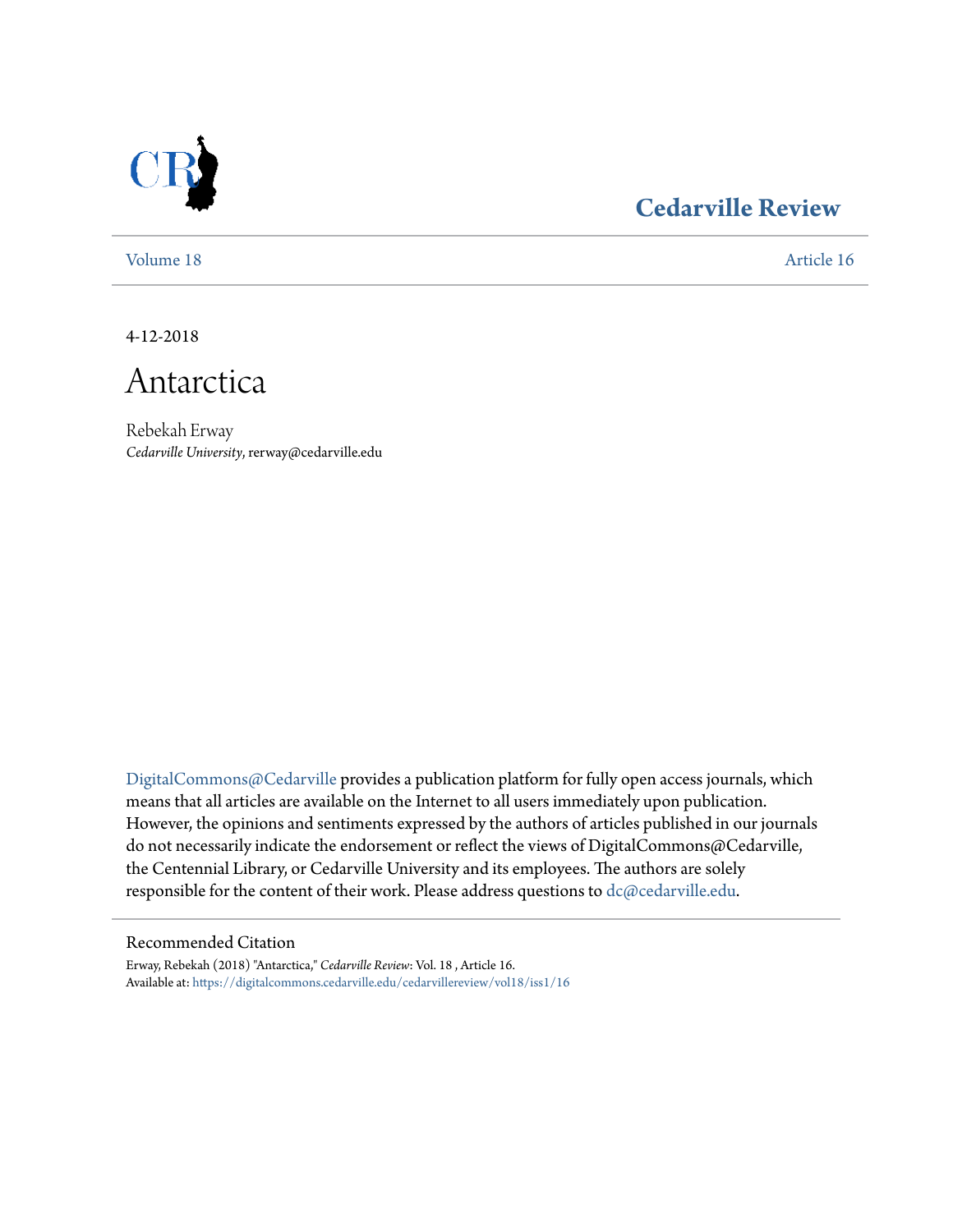## Antarctica

Browse the contents of [this issue](https://digitalcommons.cedarville.edu/cedarvillereview/vol18/iss1) of *Cedarville Review*.

Please see the Editors' Foreword - [A Christian Response to Art and Literature: A Very Short Guide to Images](http://digitalcommons.cedarville.edu/cedarvillereview/vol18/iss1/1/) [and Texts](http://digitalcommons.cedarville.edu/cedarvillereview/vol18/iss1/1/)

### **Description (Optional)**

Writing poems about not being able to write is a long-standing tradition among poets. They're an irony in and of themselves: the use of words to tell someone you have no words at all.

# Creative Commons License<br> **@ 089**

This work is licensed under a [Creative Commons Attribution-Noncommercial-No Derivative Works 4.0](http://creativecommons.org/licenses/by-nc-nd/4.0/) [License.](http://creativecommons.org/licenses/by-nc-nd/4.0/)

## **About the Contributor (Optional)**

Rebekah Erway is a lover of words and how they fit together to roll off tongues and into minds, presenting ideas that people knew but didn't recognize, pointing them towards God and his truth.

Follow this and additional works at: [https://digitalcommons.cedarville.edu/cedarvillereview](https://digitalcommons.cedarville.edu/cedarvillereview?utm_source=digitalcommons.cedarville.edu%2Fcedarvillereview%2Fvol18%2Fiss1%2F16&utm_medium=PDF&utm_campaign=PDFCoverPages)



Part of the [Poetry Commons](http://network.bepress.com/hgg/discipline/1153?utm_source=digitalcommons.cedarville.edu%2Fcedarvillereview%2Fvol18%2Fiss1%2F16&utm_medium=PDF&utm_campaign=PDFCoverPages)

This poetry is available in Cedarville Review: [https://digitalcommons.cedarville.edu/cedarvillereview/vol18/iss1/16](https://digitalcommons.cedarville.edu/cedarvillereview/vol18/iss1/16?utm_source=digitalcommons.cedarville.edu%2Fcedarvillereview%2Fvol18%2Fiss1%2F16&utm_medium=PDF&utm_campaign=PDFCoverPages)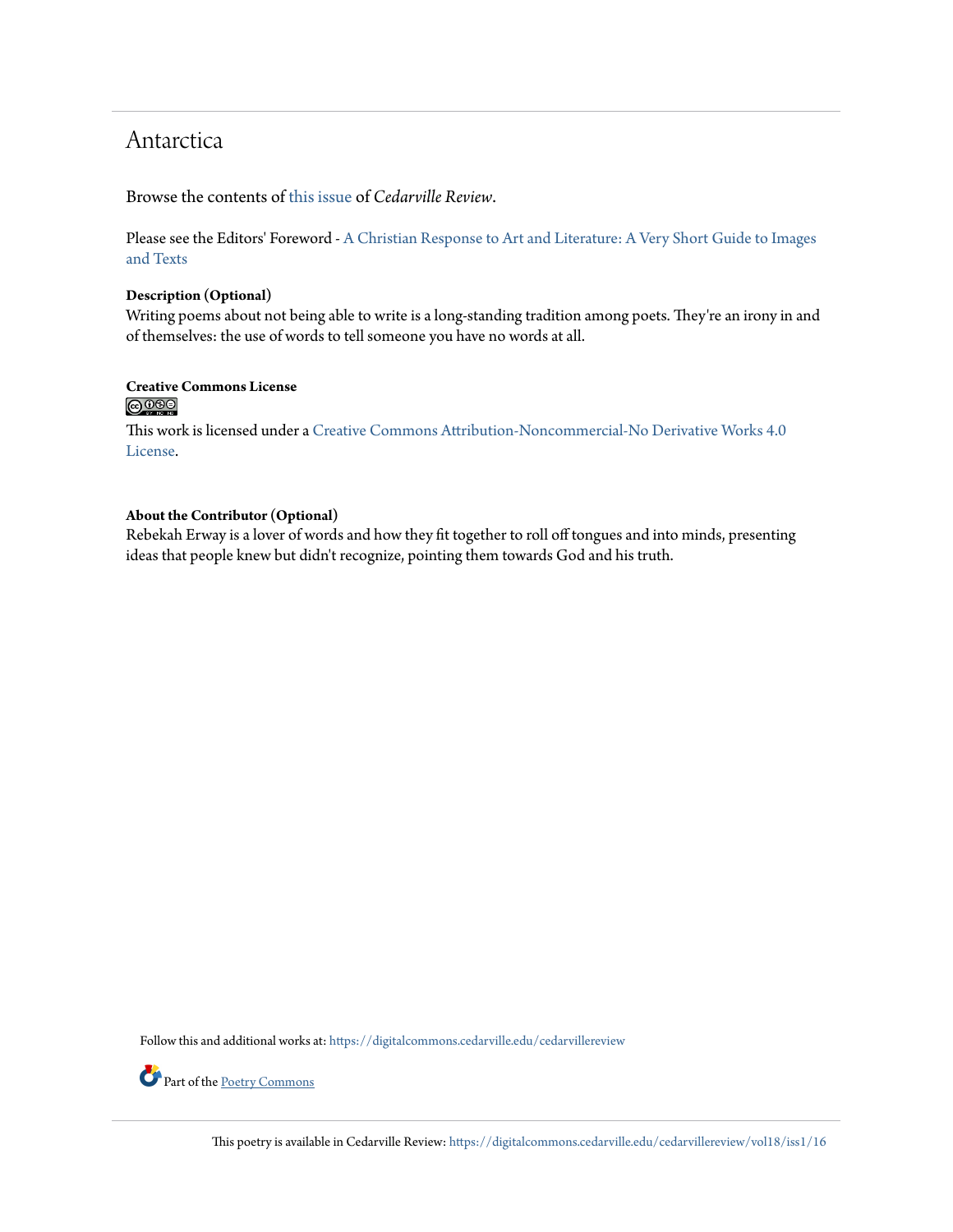# *Poetry by Rebekah Erway* ANTARCTICA

Pen in hand, Page before me–

A bleak, miles-long landscape Of inch-high, foot-high, yard-high knolls of snow That undulate with wind And wind And more, and more, and more Pawing, sawing fingered screams, clawing voiceless sounds Wearing, tearing out the muse my parka pen surrounds Scraping, gaping at the ever-ice-encrusted ground, Wind. Such wind.

Purple bruises blue that bruises white then blue again Across the constant imperfections of the world's elliptic edge. Emptiness is never empty:

**14** THE CEDARVILLE REVIEW